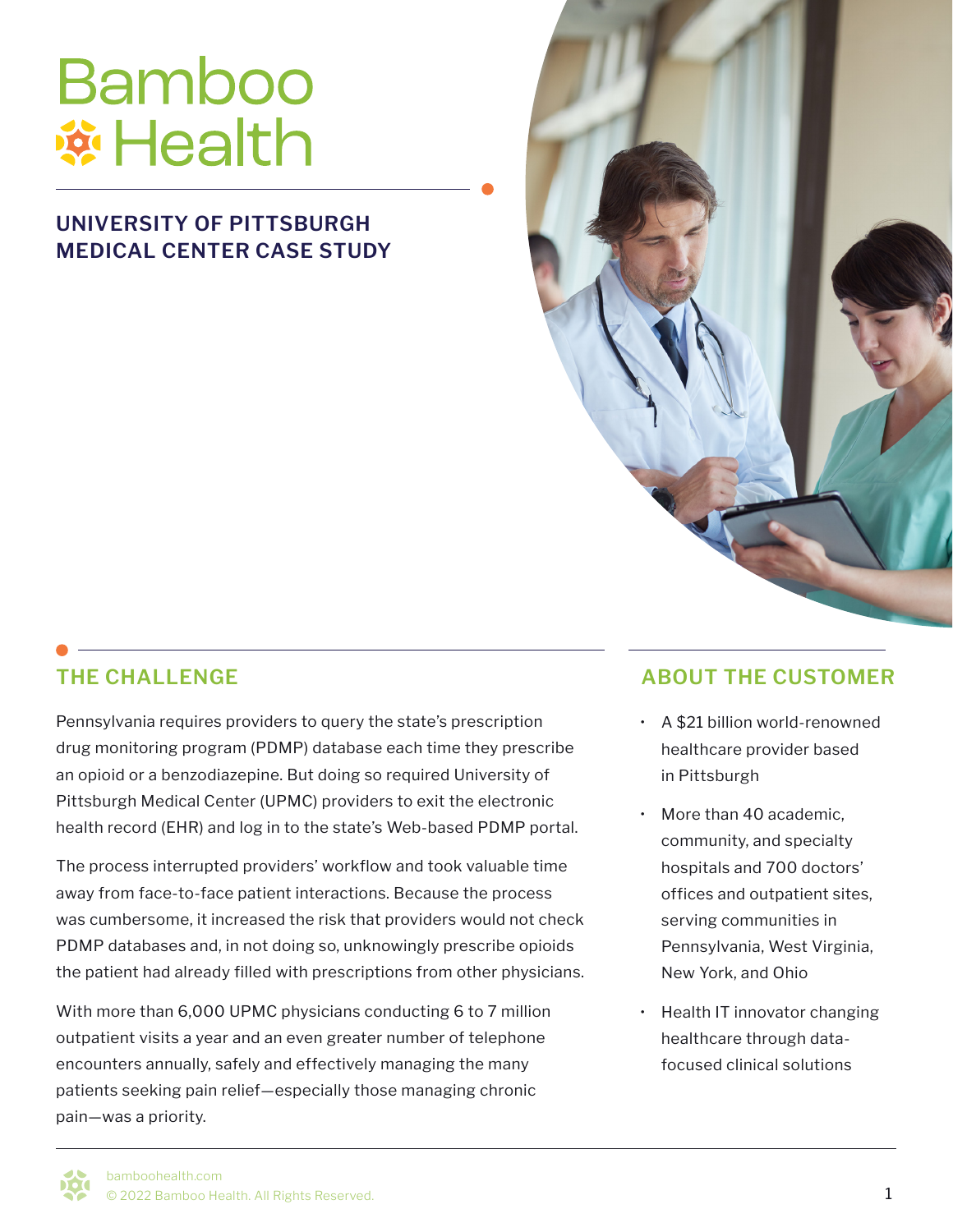UPMC turned to Bamboo Health to integrate PDMP access into its Epic EHR using PMP Gateway. The integration enables providers to access PDMP data for patients in their workflow, including data from neighboring West Virginia, Ohio, Maryland, and Delaware.

The integration saves providers time; A process that could take 1.5 minutes to check each state, now takes just a few seconds. One pain clinic physician noted, "This has changed my life. The amount of time saved is unbelievable." Beyond time saved, the integration has supported important discussions with patients at the point of care.

Dr. Anthony Fiorillo, Medical Director of Ambulatory Health Record at UPMC, and an internal medicine physician, often shows his patients their PDMP record during visits. "Our monitors are front and center with many patients, and this infuses an element of truth in the conversation about medications."

## **THE RESULTS**

"UPMC physicians have come to expect the Gateway-enabled PDMP access in the EHR as the norm for managing narcotics, and even those who may have been skeptical at first about the need for their particular practice have found it to be helpful in care discussions with patients."

### **Dr. Anthony Fiorillo**

Medical Director of Ambulatory Health Record UPMC

"Trying to find PDMP data on a patient in the tri-state area using the old system was extremely difficult. It caused a lot of dissatisfaction and physician burnout. **PMP Gateway now makes it much faster and easier to access data, allowing physicians to spend more time focused on their patients."**

### **Dr. Kristian Feterik**

eRecord Medical Director, Interoperability UPMC



# Opioid Harm in Pennsylvania

- Per the [Kaiser Family](https://www.kff.org/other/state-indicator/opioid-overdose-deaths/?currentTimeframe=1&sortModel=%7B%22colId%22:%22Location%22,%22sort%22:%22asc%22%7D) [Foundation,](https://www.kff.org/other/state-indicator/opioid-overdose-deaths/?currentTimeframe=1&sortModel=%7B%22colId%22:%22Location%22,%22sort%22:%22asc%22%7D) in 2020, there were **3,907 opioid overdose deaths across the state,** up from 3,034 in 2019.
- According to the [CDC](https://www.cdc.gov/drugoverdose/rxrate-maps/state2019.html), in 2019, Pennsylvania providers wrote approximately **47 opioid prescriptions for every 100 persons,** which is about the same as the national average.